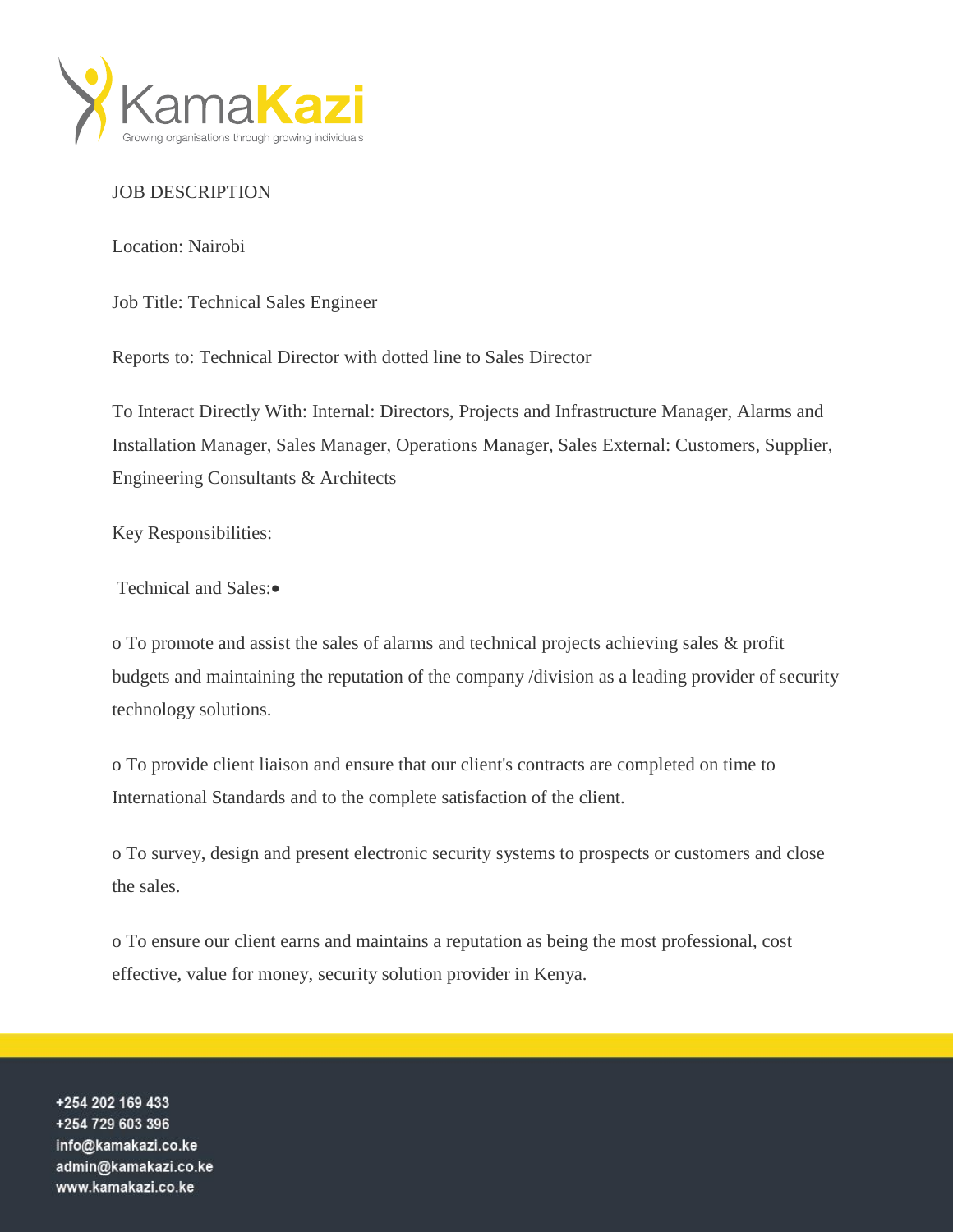

o To liaise with the Sales Manager and assist Sales Representatives in carrying out surveys, costing and preparing quotations and carrying out marketing and promotional activities.

o To prepare tender documents in a professional and competitive manner.

o To train sales representatives on product knowledge, preparing competitive quotations and tenders, and competitive selling strategies.

o To keep updated on the latest technologies and services that our client plans to offer by liaising with the Projects and Infrastructure Manager.

o To identify new technical products or services that are needed on the market, and work with the Projects and Infrastructure Manager to develop appropriate solutions.

o Compile a monthly technical report to the Technical Director and Sales Director.

o To provide technical sales support to any of our client's regional office.

Any other duty as may be assigned from time to time, including outside working hours and environment. The Technical Sales Representative will be called upon to work at any location within the group at very short notice.

Formal Education:

Minimum Degree in Electrical & Electronics or equivalent.

Technical Education:

Ordinary Dip in Electronics or equivalent technical qualification, Diploma in Sales or 3 years'

+254 202 169 433 +254 729 603 396 info@kamakazi.co.ke admin@kamakazi.co.ke www.kamakazi.co.ke